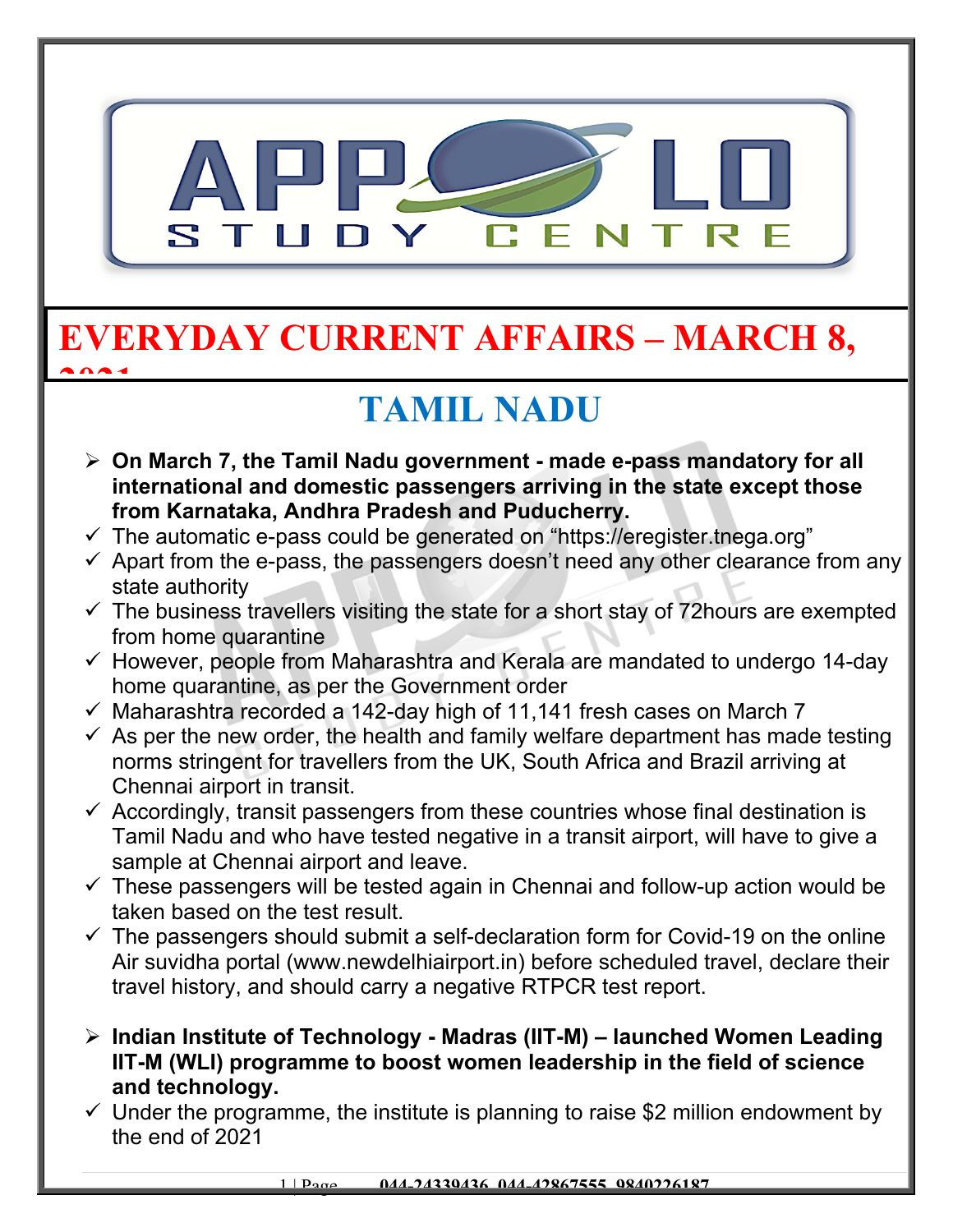- $\checkmark$  This fund will provide annual grants to support programs taken by women students, faculty and researchers.
- $\checkmark$  In the first year alone, the fund aims to grant ₹70 lakh for various initiatives.
- $\checkmark$  This sum will be raised through alumni and CSR grants.
- $\checkmark$  The institute has around 18% of women in the undergraduate courses in the class of 2020 as against 8% in 2017
- $\checkmark$  Moreover, as many as 30% of the PhD students are women, up from 22.5% in 2017
- $\checkmark$  The institute has implemented around 30 programmes till now to encourage women in STEM areas.
- $\checkmark$  Among other goals, the institute aims to increase the proportion of women assistant professors to 20% from the current 15%, and also wants to generate 30% of all faculty applications from women candidates.
- $\checkmark$  The programme's objectives include conducting outreach programs, recruit more women faculties including visiting women faculty, run programmes that provide physical and emotional safety for women, and encourage leadership among women faculty, among others.
- $\checkmark$  The WLI programme will also serve as a catalyst to enable reducing the hurdles faced by women students

## **NATIONAL**

- **Prime Minister, Narendra Modi to inaugurate the 'Maitri Setu' between India and Bangladesh via video conferencing on March 9, 2021.**
- $\checkmark$  The PM will also inaugurate and lay the foundation stone of several infrastructure projects in Tripura on the occasion.
- $\checkmark$  The 'Maitri Setu' is a bridge that has been built in the River Feni that flows between the Indian boundary in the state of Tripura and Bangladesh.
- $\checkmark$  The construction of the bridge was done by the "National Highways and Infrastructure Development Corporation Ltd".
- $\checkmark$  Built at the total cost of Rs. 133 crore, the 1.9 Km long bridge connects the Sabroom in India with Ramgarh in Bangladesh.
- $\checkmark$  After this bridge is operation, the state of Tripura will become the 'Gateway of North East' with having access to Chittagong Port in Bangladesh.
- $\checkmark$  This port is located at the distance of 80 Kms from Sabroom.
- $\checkmark$  Prime Minister will also lay down the foundation stone to set up an "Integrated" Check Post at Sabroom" on the occasion.
- $\checkmark$  This check post will help in easing the movement of goods and passengers between India and Bangladesh.
- $\checkmark$  The check post project, built at a cost of Rs. 232 crore, will be undertaken by "Land Ports Authority of India".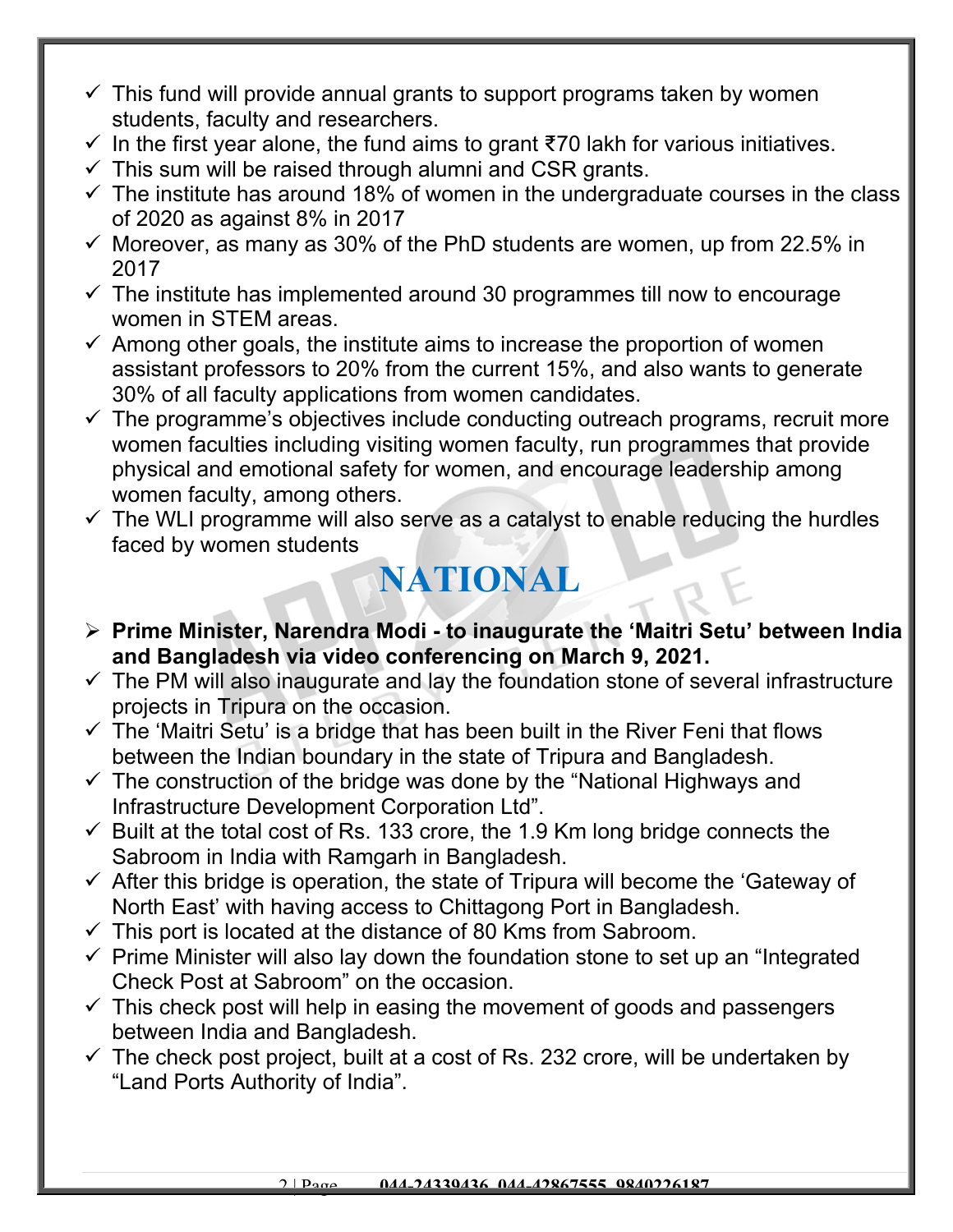**President Ram Nath Kovind - laid the foundation stone for conservation works of Singorgarh Fort at the Singrampur village of Damoh district in Madhya Pradesh on March 7, 2021.**



- $\checkmark$  On the occasion, the President also inaugurated the Jabalpur Circle of Archaeological Survey of India.
- $\checkmark$  He also addressed the State Level Tribal Conference at Singrampur village in Damoh which was organized by Union Ministry of Culture and the Tribal Affairs Department of Madhya Pradesh.
- $\checkmark$  The President also launched the booklet of Tribal Department and a portal for virtual classes for the tribal artists.
- $\checkmark$  He also awarded the talented tribal students with the Shankar Shah and Rani Durgavati awards.
- $\checkmark$  The Singorgarh fort is a hill-fort of Garha Kingdom located at a distance of 45 km from Jabalpur city.
- $\checkmark$  The fort was occupied in the ancient times by the Rajgond rulers of central India
- $\checkmark$  Under the reign of Rani Durgavati in the year 1564, the fort was attacked by the last war of the Garha Kingdom dynasty.
- $\checkmark$  The fort is currently in a ruined condition for which conservation work is launched
- **Google has launched a new web platform 'Women Will' on March 8, 2021 on the occasion of "International Women's Day".**

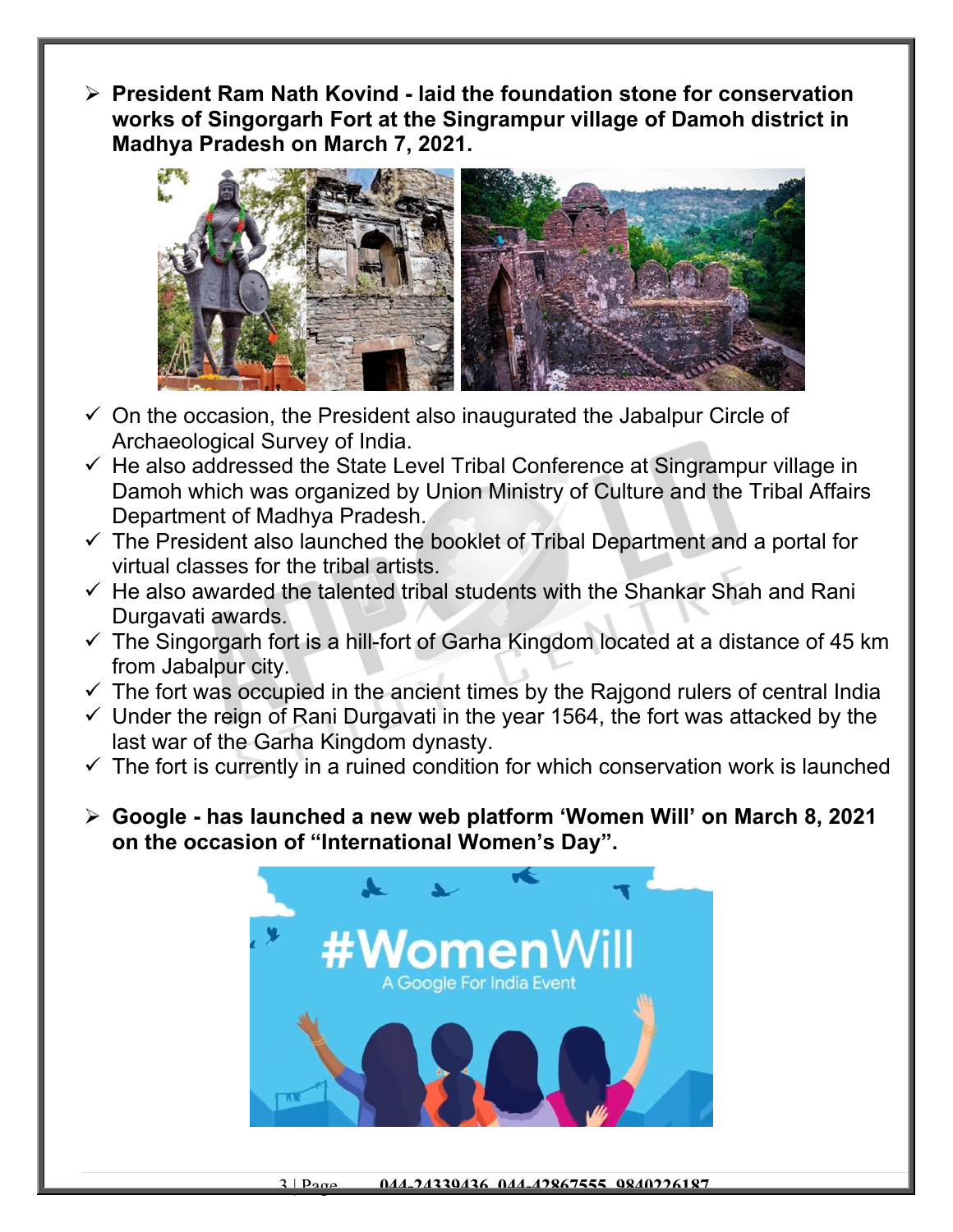- $\checkmark$  This platform will support around 1 million rural women in India in becoming entrepreneurs with the help of accelerator programmes, business tutorials and mentorship.
- $\checkmark$  This web portal can be accessed in English and Hindi languages.
- $\checkmark$  It will offer guidance to the aspiring women in villages to pursue their interest or hobby like beauty services, tailoring, home tuition, food processing, etc., and convert into business.
- $\checkmark$  In the initial phase, Google will work with 2,000 Internet Saathis in order to help women turn entrepreneurs.
- $\checkmark$  The Internet Saathis Programme was launched by Google and Alphabet CEO Sundar Pichai in 2015 to impart digital literacy training to women across villages.
- $\checkmark$  Google also announced other initiatives on the occasion of International Women's day.
- $\checkmark$  The social media giant has committed a grant of \$500,000 to Nasscom Foundation to provide digital and financial literacy training
	- $\checkmark$  This grant will be used to train around 1 lakh women agri-workers in the states of Haryana, Bihar, Uttar Pradesh, Himachal Pradesh, Rajasthan and Uttarakhand.
- $\checkmark$  Further, Google has unveiled a global "Google.org Impact Challenge for Women and Girls".
	- $\checkmark$  Under this initiative, Google will offer \$25 million in grants to the non-profit organization and social enterprises in India and other countries
	- $\checkmark$  This grant will be used to support women and girls so as to reach their full potential.
- **The Ministry of Women and Child Development has announced to classify all the major schemes of the ministry under the three Umbrella schemes namely, Mission Poshan 2.0, Mission Vatsalya and Mission Shakti.**
- $\checkmark$  The integration of the schemes will ensure their effective implementation and monitoring
- $\checkmark$  Mission Shakti was launched to provide equal access to resources & opportunities for women and girls, so that they can participate in the social, economic and political development of the country
- $\checkmark$  The government has launched the Mission Poshan 2.0 after merging the Supplementary Nutrition Programme and Poshan Abhiyan.
	- $\checkmark$  This will help strengthening the delivery, outreach, nutritional content, and outcomes.
- $\checkmark$  Mission Vatsalya was launched with the objective of ensuring the safety and wellbeing of children.
- **Indian Railways has launched an integrated "Rail Madad Helpline number 139" to provide reply for all type of queries, assistance and complaints for passengers during the travel.**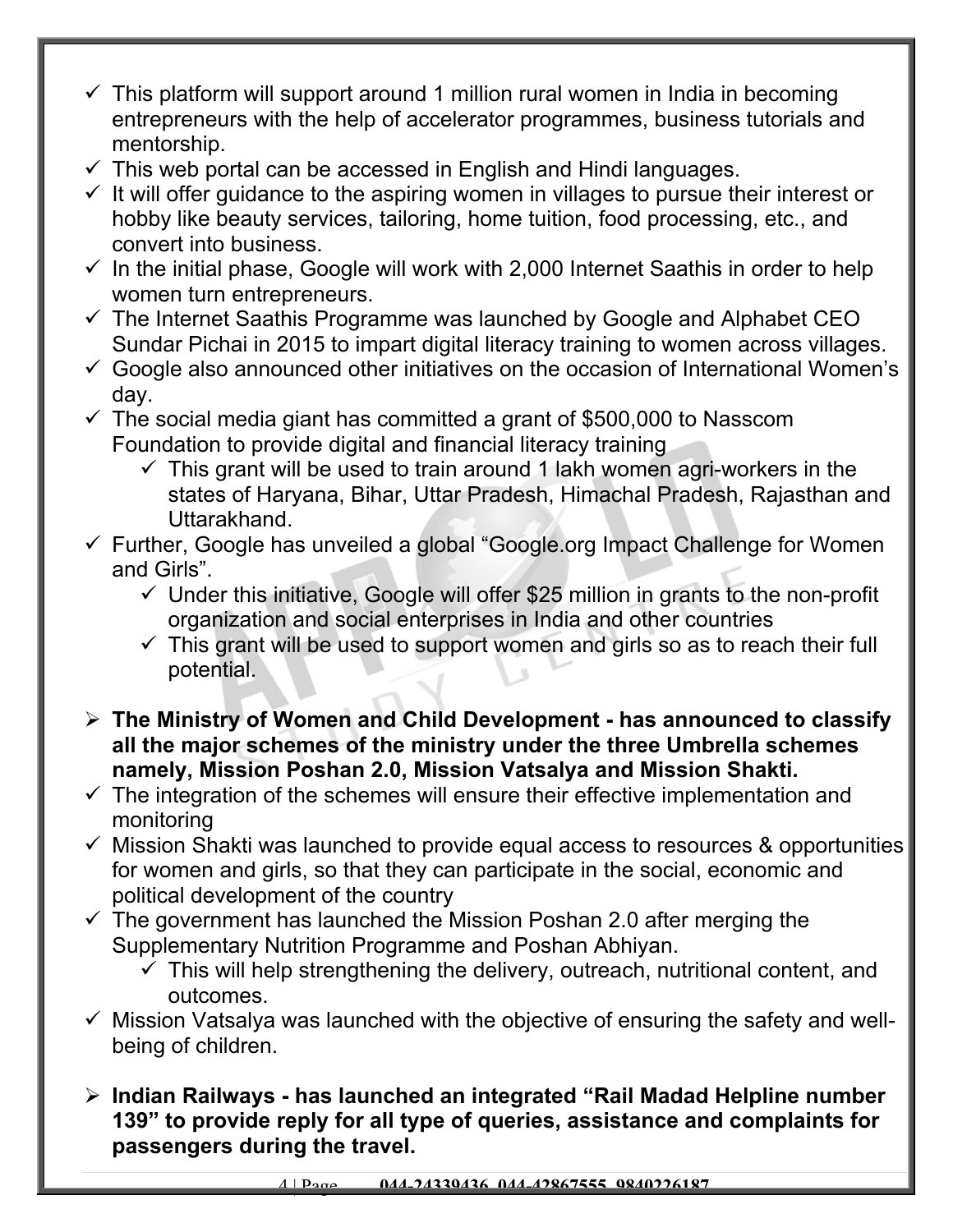

- $\checkmark$  All the existing helpline numbers have now been integrated into a single number 139 to help in quick grievance redressal
- $\checkmark$  In order to raise the awareness and inform public, railways has also launched a social media campaign called "#OneRailOneHelpline139".
- $\checkmark$  Indian Railways has already discontinued several railway grievances helplines in the year 2020.
- $\checkmark$  The Helpline number 182 will be discontinued from April 1, 2021 and will be merged into 139.
- $\checkmark$  The Helpline number 139 is available in twelve languages.
- $\checkmark$  This new helpline number does not require any smartphone and is compatible with all types of phones.
- $\checkmark$  The number can be used for obtaining security & medical assistance, information with respect to PNR status, arrival or departure of the train, fare enquiry, accommodation, system ticket cancellation, ticket booking, wake up alarm facility or destination alert etc
- $\checkmark$  Further, the new helpline can also provide support to solve general complaints, vigilance related complaints, parcel & goods related queries and IRCTC operated trains queries

## **INTERNATIONAL**

- **The Australian government has announced the suspension of its defence cooperation with Myanmar on March 7, 2021**
- $\checkmark$  Australia has also decided to redirect the humanitarian aid which it was providing to the government of Myanmar and other government-related entities.
- $\checkmark$  The decision follows the military takeover of the government of Myanmar and detention of an Australian citizen in Myanmar.
- $\checkmark$  Australian economic policy adviser Sean Turnell was detained in February 2021 in Yangon, Myanmar and was provided only a limited consular support to the Australian diplomats twice till now
	- $\checkmark$  Sean travelled from Australia to take up the job as adviser to the government of Aung San Suu Kyi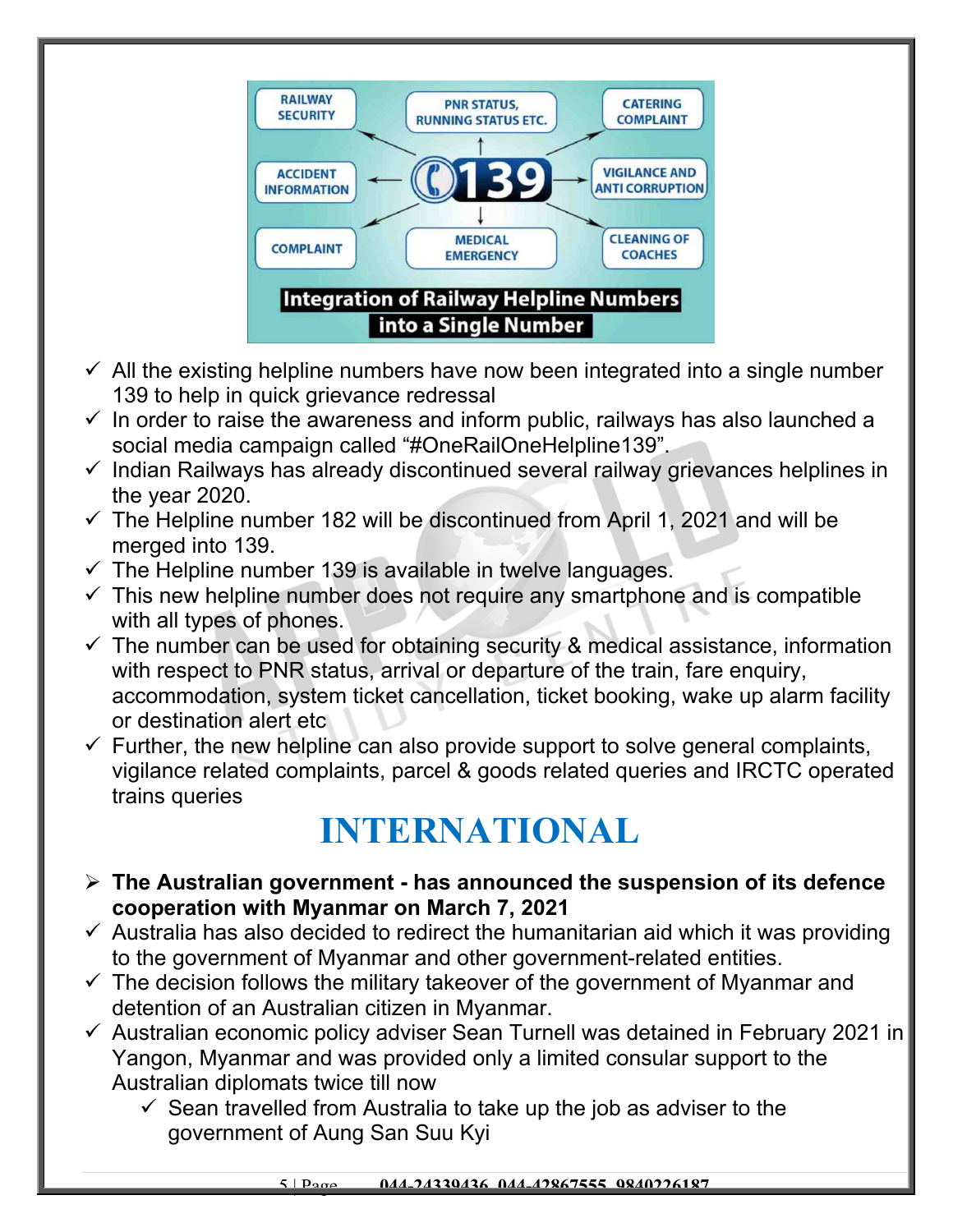- $\checkmark$  Australia decided to suspend its defense training program with Myanmar which was worth 1.5 million Australian dollars over the five years.
	- $\checkmark$  This program was restricted to the non-combat areas like English-language training.
- $\checkmark$  Australia had also imposed sanctions like an arms embargo and other sanctions which targeted several individuals.
- $\checkmark$  The military in Myanmar took over the government and a state emergency was announced in Myanmar on February 1, 2021
- $\checkmark$  Prime Minister of Myanmar Suu Kyi and the President Win Myint were arbitrarily detained by the military since then.

#### **INDIA AND NEIGHBOURS**

- **Two Indian Navy ships to visit the historic port town of Mongla in Bangladesh for the first time from March 8 to 10, 2021**
- $\checkmark$  The ships will take part in the 'Swarnim Vijay Varsh' celebrations which will commemorate 50 years of the 1971 liberation war against Pakistan.
- $\checkmark$  The two Indian Naval Ships to take part in the celebrations are indigenously built offshore patrol vessel, Sumedha and another indigenously built guided missile corvette, Kulish.
- $\checkmark$  The ships will pay homage to the Bangladeshi and Indian soldiers & citizens who lost their lives in the Liberation War of 1971.
- $\checkmark$  This war is also known as the Bangladesh War of Independence or the Liberation War in Bangladesh.
- $\checkmark$  The war led to the independence of People's Republic of Bangladesh.
- $\checkmark$  It started after the Pakistani military launched the "Operation Searchlight" against people of East Pakistan on March 25, 1971.
- $\checkmark$  In the war, the Pakistani military was defeated and 90000 troops were made to surrender with the joint efforts of India and Bangladesh.

#### **ECONOMY**

- **The HDFC Bank has launched the "SmartUp Unnati mentoring Programme" on the occasion of International Women's Day to support women entrepreneurs.**
- $\checkmark$  Under this programme, senior women executive leaders from the Bank with the expertise will mentor women entrepreneurs so as to help them in achieving their goals in next one year.
- $\checkmark$  This programme is available for the existing customers of the bank.
- $\checkmark$  It will initially target more than 3,000 women entrepreneurs who are associated with the SmartUp programme of the bank.
- $\checkmark$  This programme will provide women entrepreneurs the access to mentorship, encourage them to widen their vision and to face the challenges.
- $\checkmark$  The SmartUp programme was launched by the HDFC Bank in the year 2018.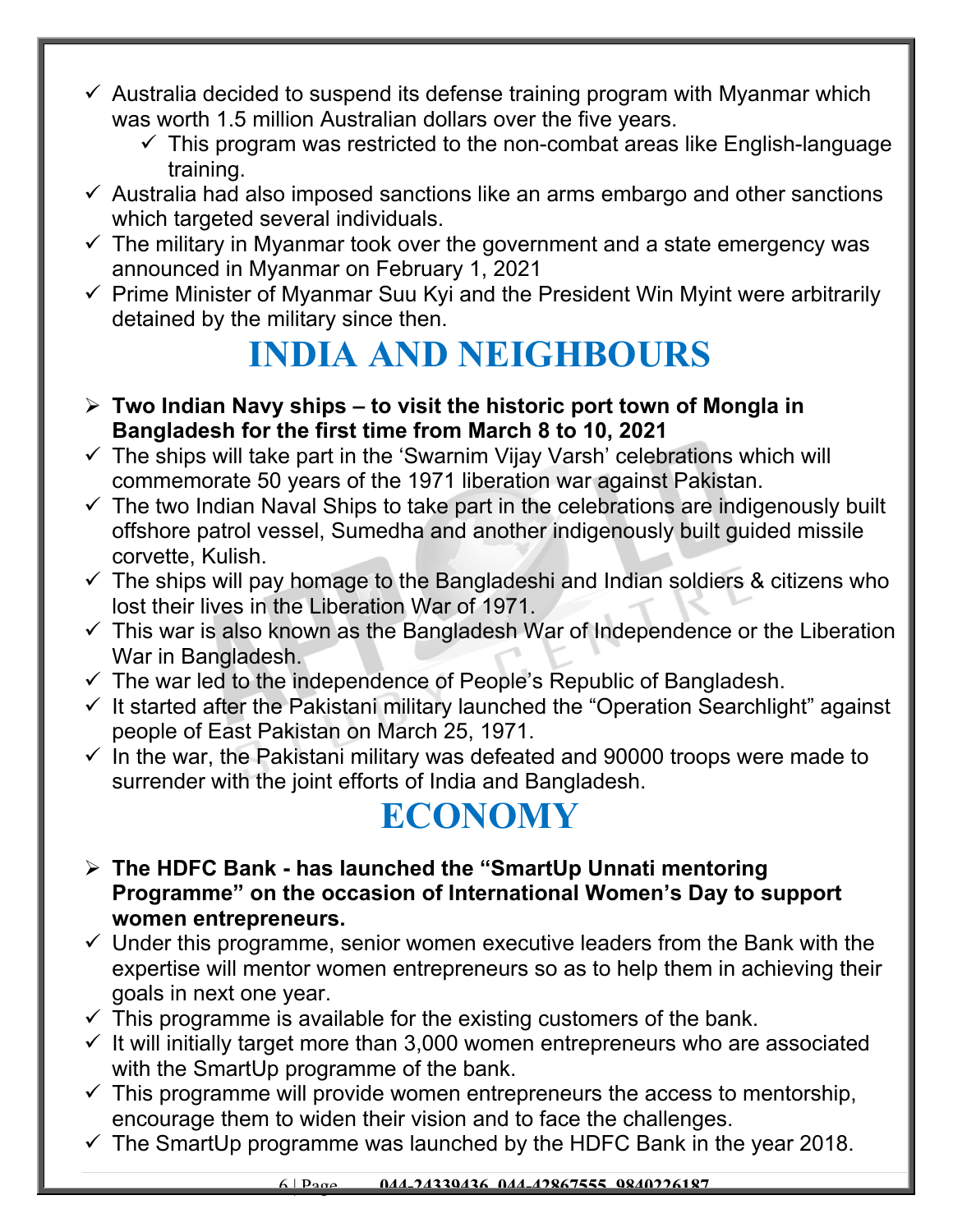

- $\checkmark$  It is an online mentoring platform which was launched for banking start-ups.
- $\checkmark$  Under this programme, HDFC is working with the state governments, incubators and accelerators to promote entrepreneurship.

### **SPORTS**

 **Ace Indian wrestler, Bajrang Punia - has regained the world number one ranking after clinching a second successive gold medal at the Matteo Pallicone Ranking Series.**



- $\checkmark$  The wrestler defeated Tulga Tumur Ochir of Mongolia by 2-2 criteria in 65 kg freestyle final event in Rome on March 7, 2021.
- $\checkmark$  The 27-year old Punia was ranked at the second spot in world ranking before the Matteo Pellicone Ranking Series was started.
- $\checkmark$  The wrestler had defeated Jordan Oliver from The United States in the year 2020 in the final.
- $\checkmark$  Punia had reserved his place for the Tokyo Olympic Games in the month of September 2019 after he won the bronze at World Championships

#### **RANKINGS**

 **Singapore – has topped the "Economic Freedom Index 2021" global ranking for the second consecutive year.**

7 | Page **044-24339436, 044-42867555, 9840226187**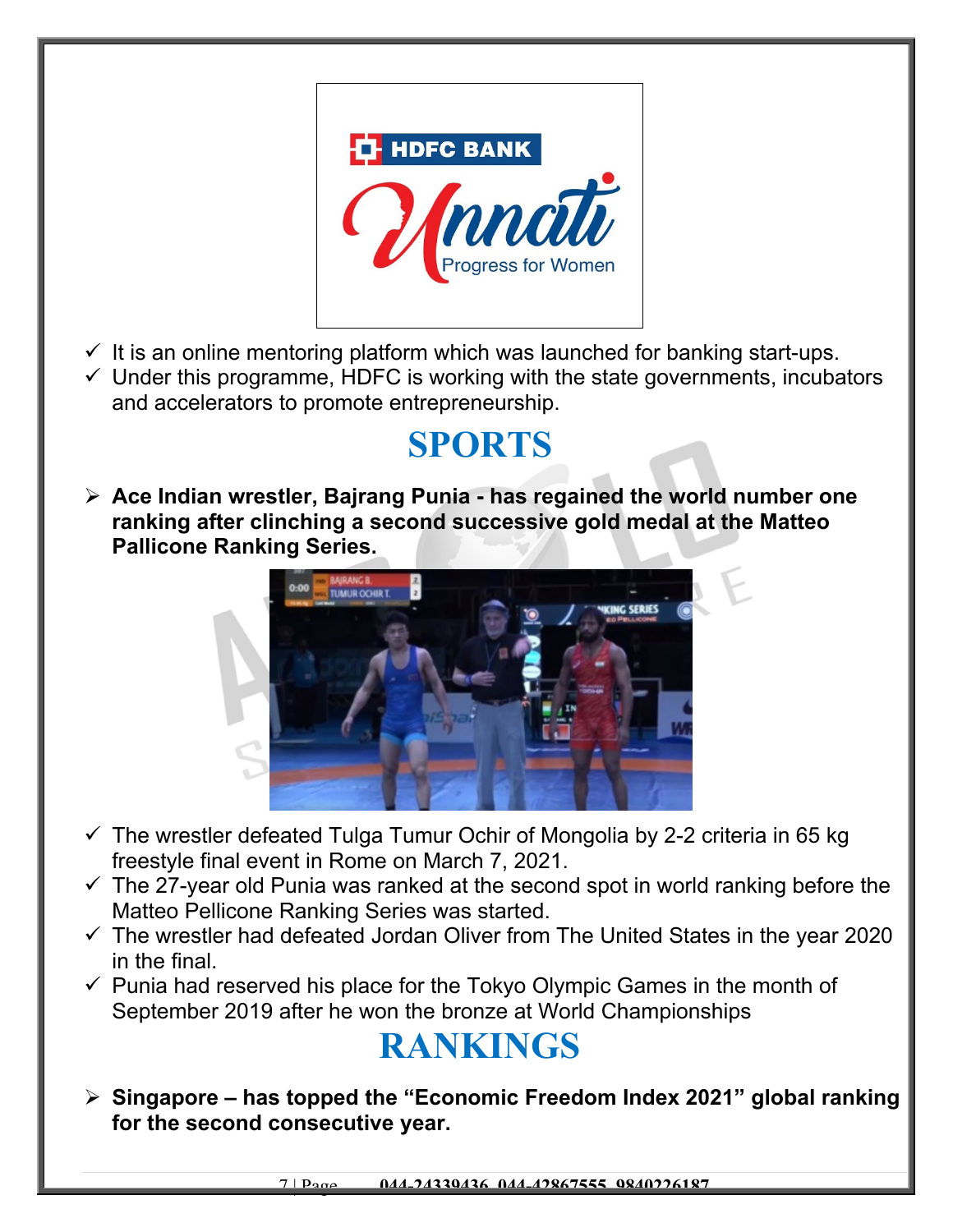- $\checkmark$  The index, prepared by the Heritage Foundation, a US Conservative think-tank, featured 184 countries for the period of July 2019 to June 2020.
- $\checkmark$  The overall score of the Singapore was increased by 0.3 points to 89.7.
- $\checkmark$  Hongkong was not considered in this year's index for the first time because it has become a Special Administrative Region and its economic policies come under the direct control of China
	- $\checkmark$  It had topped the list for 25 years out of 26 years (except 2020) before this year's index.
- $\checkmark$  New Zealand, Australia, Switzerland and Ireland completed the Top-5 rankings with a score of 83.9, 82.4, 81.9 and 81.4 respectively.
- $\checkmark$  Among the major economies of the world, the United Kingdom has been ranked at 7th position with a score of 78.4 points.
- $\checkmark$  The United States has been ranked at its lowest ever place of 20th with 74.8 points, while Japan was ranked at 23rd with a score of 74.1 points.
- $\checkmark$  Germany obtained 72.5 points and was ranked 29<sup>th</sup> and China has been ranked at 107<sup>th</sup> place with a score of 58.4 points.
- **India has been ranked 121st freest in the 2021 index** with a score of 56.5, placed under the category of **'mostly unfree'** and is ranked at 26th place out of 40 Asia-Pacific countries.
- $\checkmark$  Cuba, Venezuela, and North Korea have been placed at the bottom of the index, ranked 176th, 177th, and 178th.

# **INTERNATIONAL DAY**

**International Women's Day – March 8, 2021**



- $\checkmark$  The celebration of the Day aims to highlight and raise awareness about the power, courage, determination and achievements of Women in various spheres of life.
- $\checkmark$  It strives to create a gender-equal world and celebrates the political, cultural, economic and social achievements of women
- $\checkmark$  Theme 2021 "Achieving an equal future in a COVID-19 world"